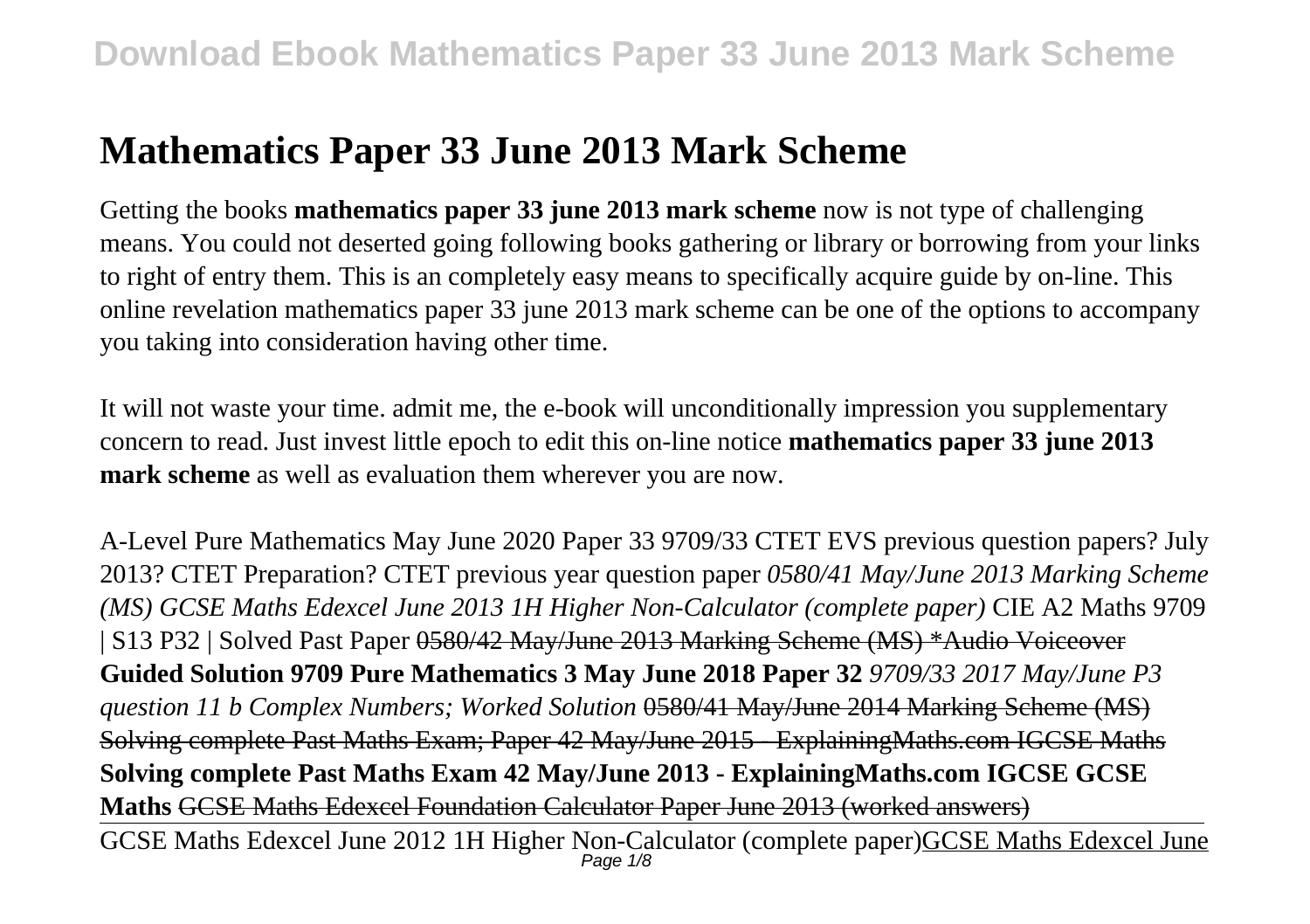2014 1H Higher Non-Calculator (complete paper) *how to embarrass your math teacher*

Solving Maths exam Paper 41 2016 - (I)GCSE Maths - ExplainingMaths.comHardest IGCSE Maths Questions for 2019 exams!

CIE A2 Maths 9709 | S15 P31 | Solved Past PaperCIE A2 Maths 9709 | S14 P32 | Solved Past Paper *CIE A2 Maths 9709 | S13 P31 | Solved Past Paper 9709\_s17\_31 Question 8-10 CIE June 2013 9709 33 P3 Q7* 0580/22 May/June 2013 Marking Scheme (MS) **0580/21 May/June 2013 Marking Scheme (MS)** *Alevel Maths OCR June 2013 Core Mathematics 1 C1 (complete paper)* O-Level Math D May June 2013 Paper 2 4024/22

sequence and series csir net|series csir net|csir net june 2013|csir net june 2017Edexcel GCE Maths | June 2018 Paper C1 | Complete Walkthrough (6663) *0580/42 May/June 2010 Marking Scheme (MS)* 0580/33/O/N/19 Worked Solutions| IGCSE Maths Paper 2019 (CORE)

Mathematics Paper 33 June 2013 Complete IGCSE Mathematics 2013 Past Papers Directory IGCSE Mathematics May & June Past Papers 0580\_s13\_gt 0580\_s13\_ms\_11 0580\_s13\_ms\_12 0580\_s13\_ms\_13 0580\_s13\_ms\_21 ...

IGCSE Mathematics 2013 Past Papers - CIE Notes GCSE Maths Past Papers. Functional Skills Past Papers. All Past Papers. Shop. GCSE Maths Science Maths Equivalency English ... June 2013 Paper 3. Question Answer. March 2013 Paper 3. Question Answer. November 2012 Paper 3. ... 33% Ratio, Proportion and Rates of change 17 – 23% Geometry and Measures 17 – 23% Statistics & Probability 12 ...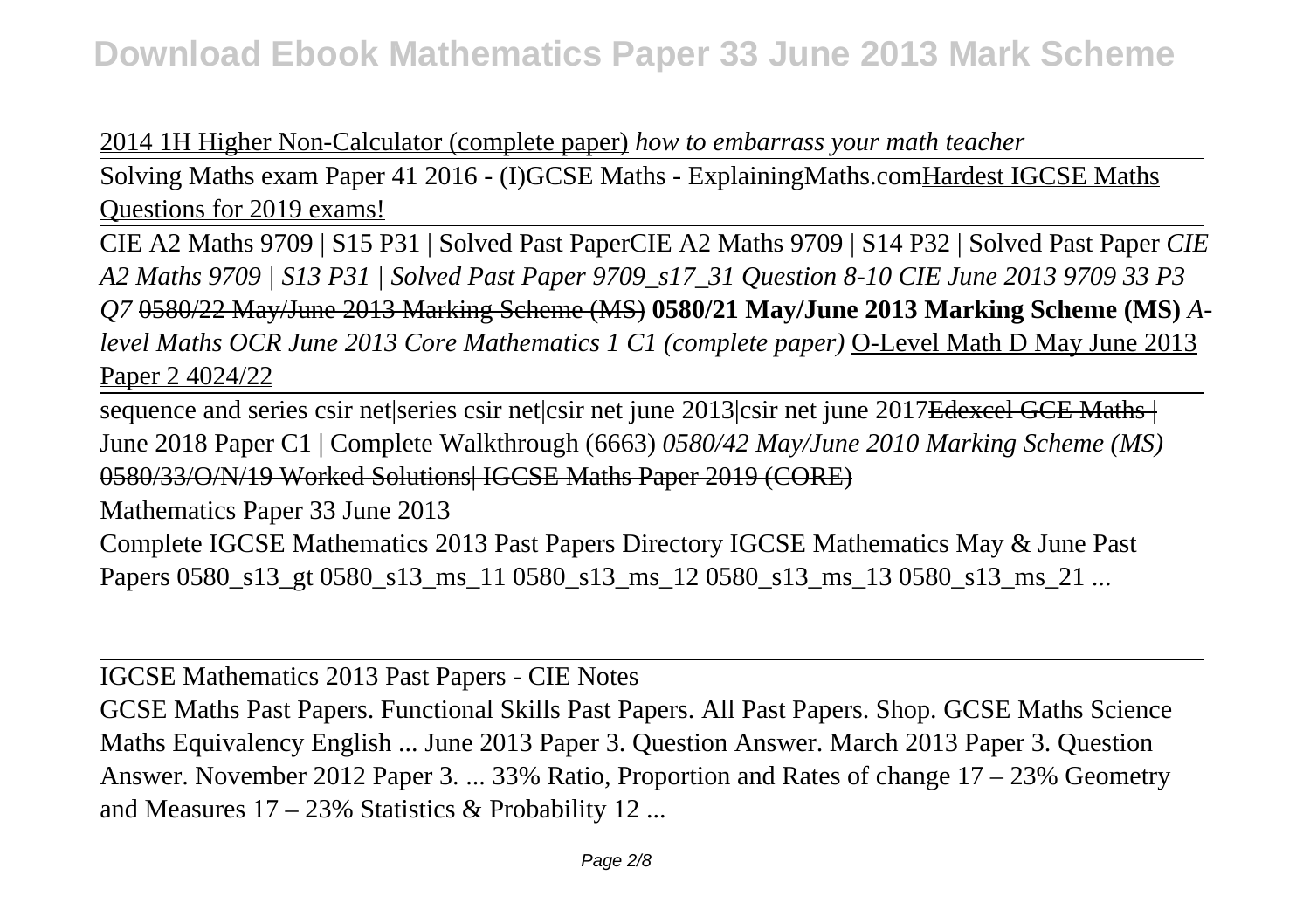Edexcel GCSE Maths Past Papers | Edexcel Mark Schemes GCSE Exam Papers (Edexcel) Edexcel past papers with mark schemes and model answers. Pearson Education accepts no responsibility whatsoever for the accuracy or method of working in the answers given. OCR Exam Papers AQA Exam Papers (External Link) Grade Boundaries For GCSE Maths I am using the Casio Scientific Calculator: Casio Scientific Calculator

Maths Genie - GCSE Maths Papers - Past Papers, Mark ...

CIE 9709 Pure Maths Paper 3, May/June 2013 – question 1. CIE 9709 Pure Maths Paper 3, May/June 2013 – Answers. Tagged on: answers mathematics pure mathematics pure mathematics 2&3. Justpastpapers.com October 30, 2014 October 30, 2014 AS & A Level, Mathematics (9709), Pure Mathematics 2&3 2 Comments

CIE 9709 Pure Maths Paper 3, May/June 2013 – Answers ...

June 2013 Mathematics MFP3 Unit Further Pure 3 Monday 10 June 2013 9.00 am to 10.30 am For this paper you must have: \* the blue AQA booklet of formulae and statistical tables. You may use a graphics calculator. Time allowed \* 1 hour 30 minutes Instructions \* Use black ink or black ball-point pen. Pencil should only be used for drawing.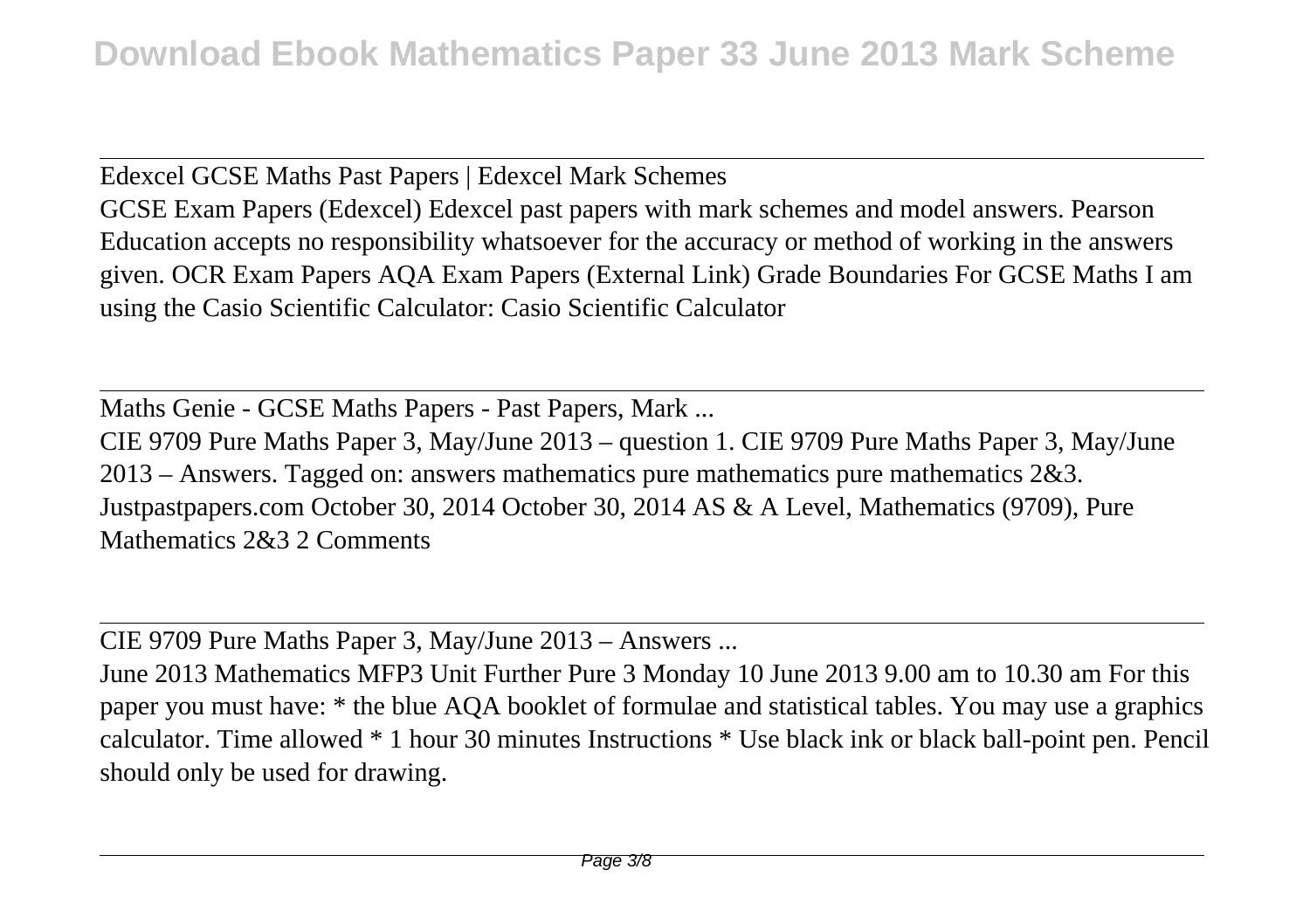A-level Mathematics Question paper Further Pure 3 June 2013 Recent Papers. MATHEMATICS Extended, May/June 2019, Question Paper 2 – 0607 s19 qp 11; CIE AS & A Level – Pure Mathematics (9709), May 2019 Paper 12, 9709

CIE- IGCSE 0580 Mathematics Paper 3 (Core), May/June 2013 ...

PiAcademy THANK YOU!, These 11+ Maths Papers and the detailed answers are invaluable! We live outside of UK at an international school so not tutors or help available for  $11+$ , but we found this very useful as my daughter and i could manage on our own easily with PiAcademy's detailed stepwise answers.

13 Plus (13+) Past Exam Papers with Answers Download [PDF] Summer 2013 GCSE Mathematics (Linear) 1MA0 Higher (Non-Calculator) Paper 1H . ... PAPER: 1MA0\_1H Question Working Answer Mark Notes 8 20 H300 0.5 ... 33 and 30, 11 and 10 M1 for pair of values plotted on graph A1 for correct line drawn C1 (dep on M2) for Debbie is fastest from comparison ...

Mark Scheme (Results) Summer 2013 - Maths Genie Download Paper. AS-Level OCR Further Mathematics B (MEI): 416/01 Statistics B Download Paper OCR Maths A-Level June 2017 (3890-3892 & 7890-7892) OCR Mathematics: 4721/01 Core Page 4/8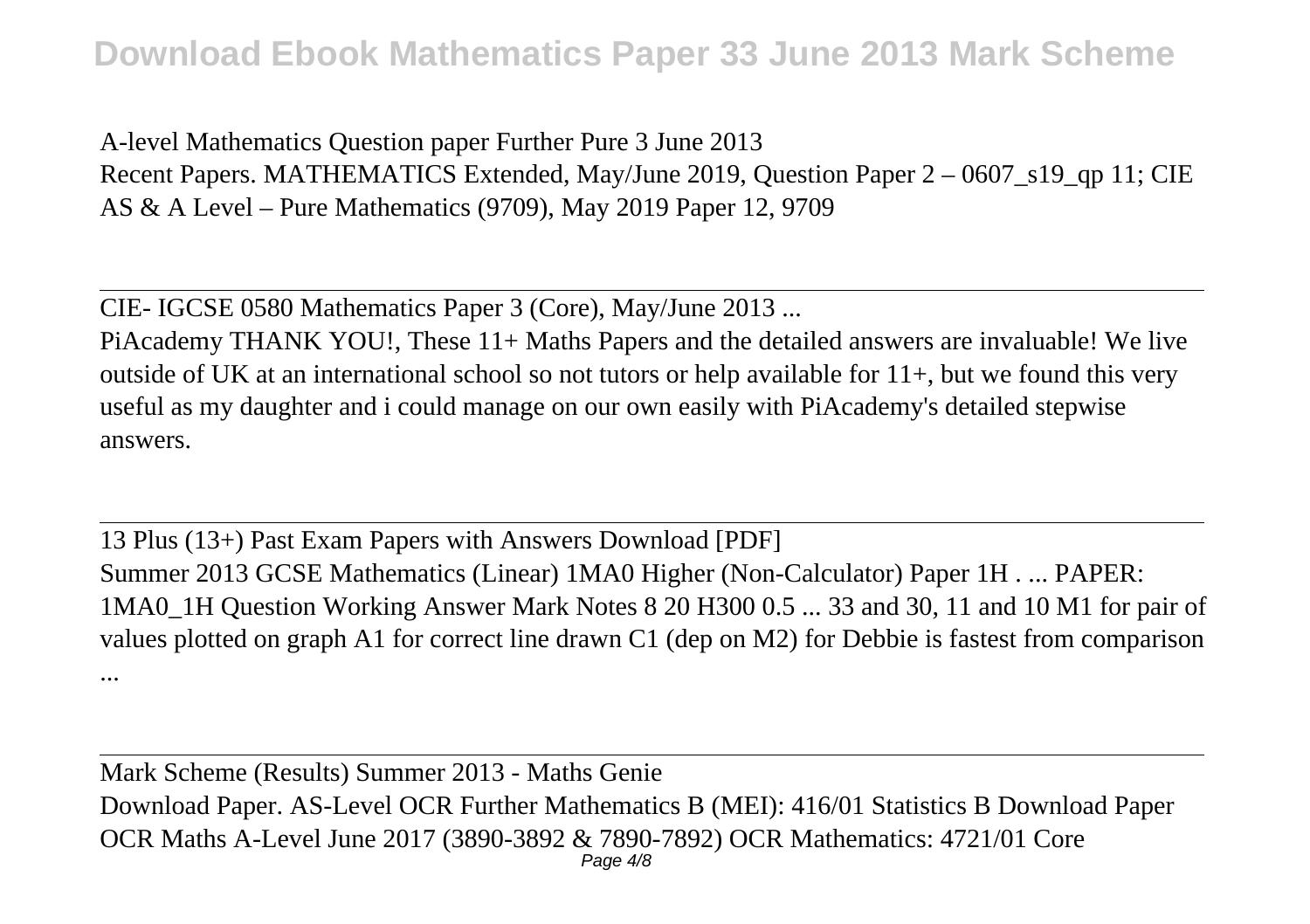Mathematics 1– Download Paper – Download Mark Scheme. OCR Mathematics: 4722/01 Core Mathematics 2– Download Paper – Download Mark Scheme

OCR A-Level Maths Past Papers - Revision Maths Indices | C1 Edexcel June 2013 Q3 | Maths Past Paper Question - youtube Video. 4) View Solution Helpful Tutorials. Recurrence relationships; Sequences / Sigma Notation: C1 Edexcel June 2013 Q4 : ExamSolutions Maths Revision - youtube Video. 5) View Solution Helpful Tutorials. Solving a linear type;

Edexcel – C1 June 2013 - ExamSolutions Maths EDEXCEL GCE MATHEMATICS General Instructions for Marking 1. The total number of marks for the paper is 75. 2. The Edexcel Mathematics mark schemes use the following types of marks: • M marks: method marks are awarded for 'knowing a method and attempting to apply it', unless otherwise indicated.

Mark Scheme (Results) Summer 2013 - Edexcel

/ C3 Past Papers / Edexcel – C3 June 2013. ... Core Maths : C3 Edexcel June 2013 Q1 : ExamSolutions youtube Video. 2) View Solution Helpful Tutorials. Graphing  $y=|f(x)|$  Curve sketching involving transformations : Core Maths : C3 Edexcel June 2013 Q2 : ExamSolutions - youtube Video. 3)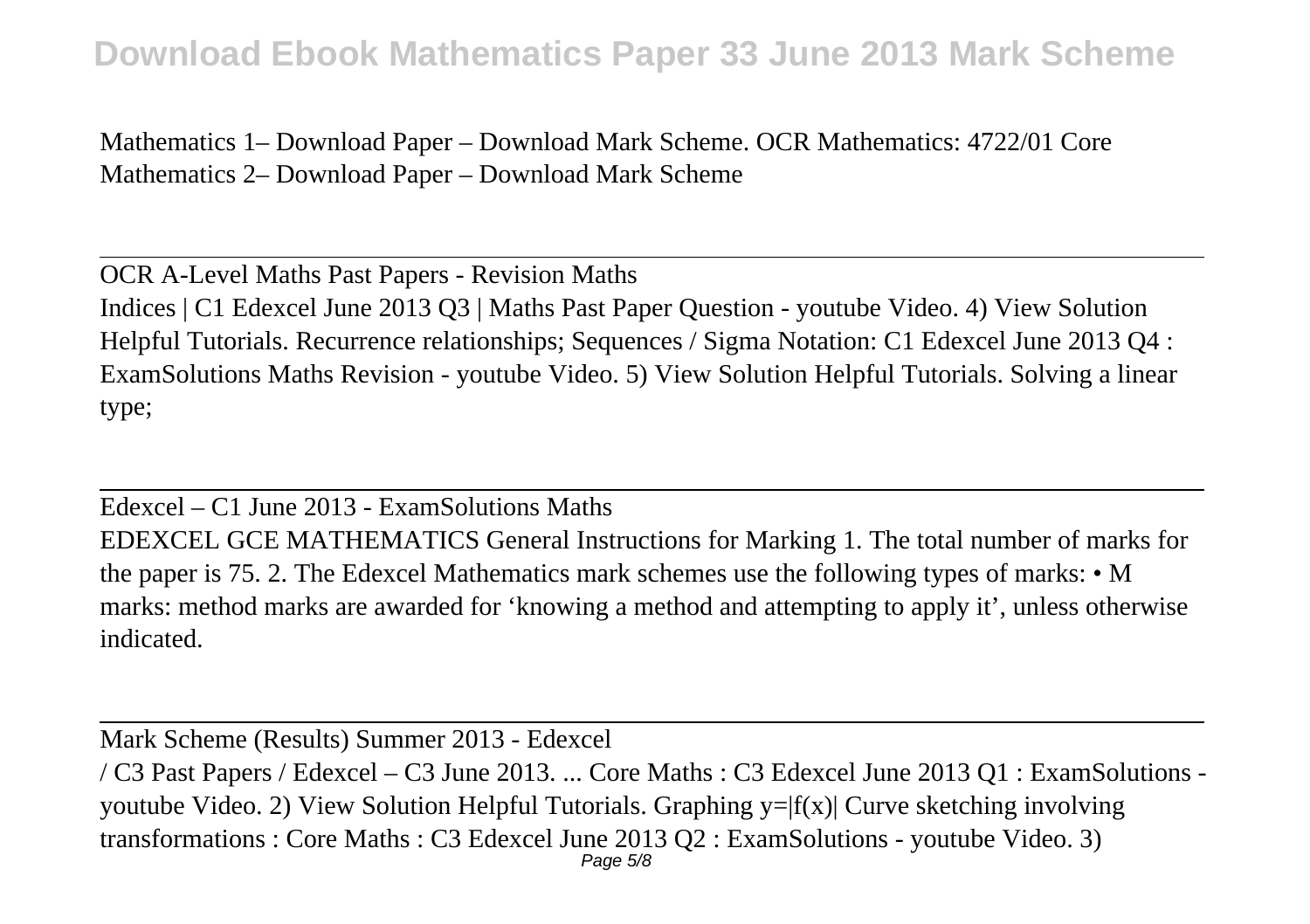Edexcel – C3 June 2013 - ExamSolutions Maths MARK SCHEME for the May/June 2013 series 0580 MATHEMATICS 0580/41 Paper 4 (Extended), maximum raw mark 130 This mark scheme is published as an aid to teachers and candidates, to indicate the requirements of the examination. It shows the basis on which Examiners were instructed to award marks. It does not

0580 s13 ms 41 - Papers Summer 2013 International GCSE Mathematics A 4MA0/3HR . Edexcel and BTEC Qualifications Edexcel and BTEC qualifications come from Pearson, the world?s leading learning company. We provide ... 33  $5x = 7$  or  $5x$  ?  $7 = 0$  1.4oe A1 3 M1 or  $72x$  x M1 or  $57$  33 x or 27 33 x x Answer dependent on at least M1 Total 6 marks . 5 83 18 18 or 83 18 18 nn nn ...

Mark Scheme (Results) Summer 2013 - Edexcel

When marking these papers, you might want to use the grade boundaries from the June 2013 paper as a guide. Please note: Paper 1 is out of 70, and Paper 2 out of 105.  $C = 33$ . B = 60. A = 87. A\* = 118. A^ = 149. Max  $= 175$ .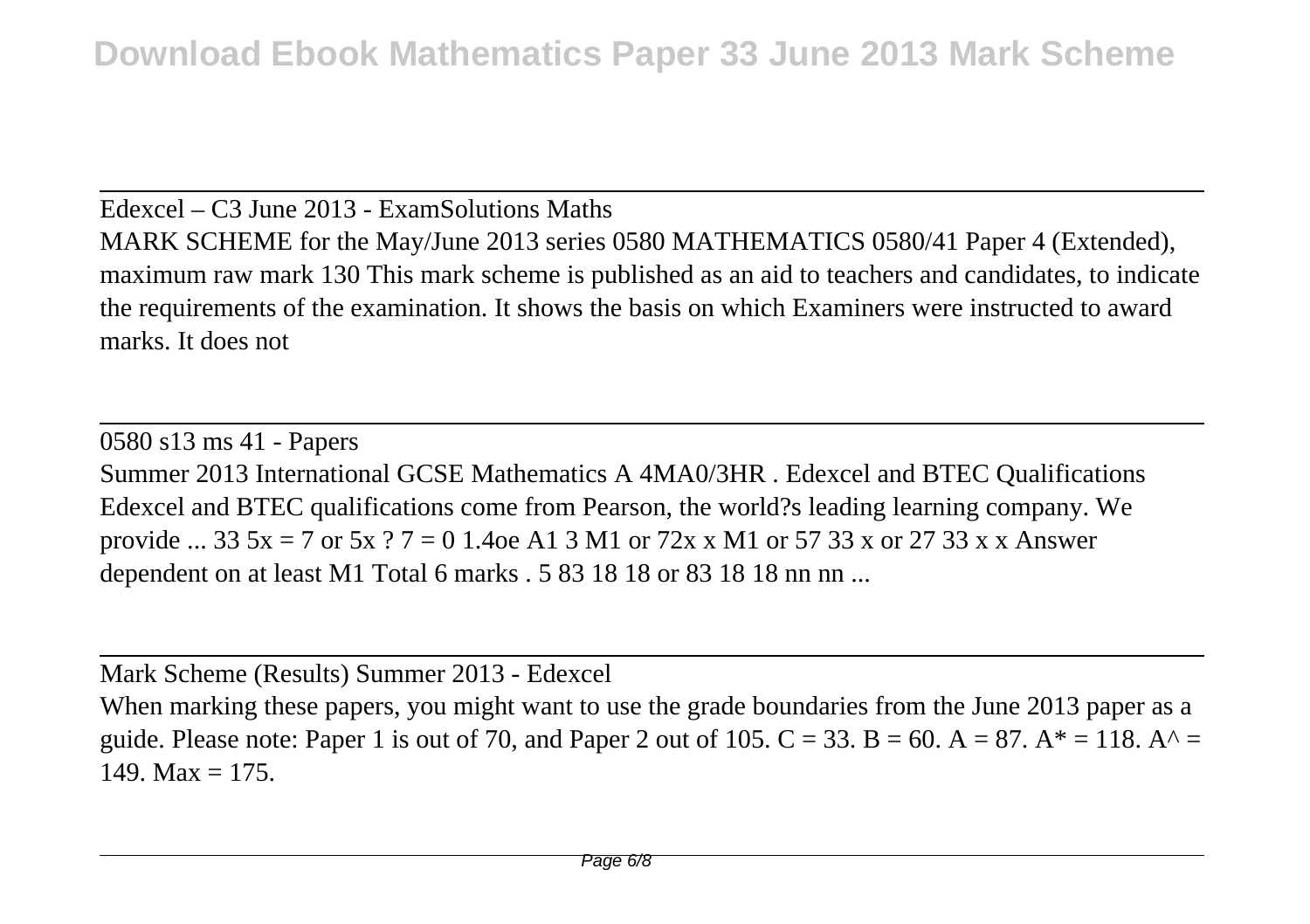AQA Level 2 Certificate in Further Mathematics Past Papers ...

CIE- IGCSE 0580 Mathematics Paper 3 (Core), May/June 2013 – Answers . Justpastpapers.com October 30, 2014 Core IGCSE Paper 3, IGCSE, Mathematics (0580) 1 Comment Read more. Cambridge Final Exam Timetable June 2015. These timetables contains a full list of all exams for the June 2015 series. You can view each timetable by week or by syllabus.

Core IGCSE Paper 3 – JustPastPapers.com Component J567/03: Mathematics Paper 3 (Higher) 3 . OCR (Oxford Cambridge and RSA) is a leading UK awarding body, providing a wide range of ... J567/03 Mark Scheme June 2013 5 Question Answer Marks Part Marks and Guidance 1 (a) 4 points correctly plotted 2 . B1.

General Certificate of Secondary Education Component J567 ... June 2013 (Mathematics B) Paper 3: Number, Algebra, Geometry 2 (Calculator) 5MB3F/01 – Foundation: Q A: Edexcel: June 2013 (Mathematics B) Paper 3: Number, Algebra, Geometry 2 (Calculator) 5MB3H/01 – Foundation: Q A: About this site. GCSE Guide provides detailed revision notes, past papers, and revision advise for motivated GCSE students.

Edexcel GCSE Mathematics Past Papers | Mark Scheme AQA Certificate in Further Mathematics Subject and Component Grade Boundaries- June 2013. Page 7/8